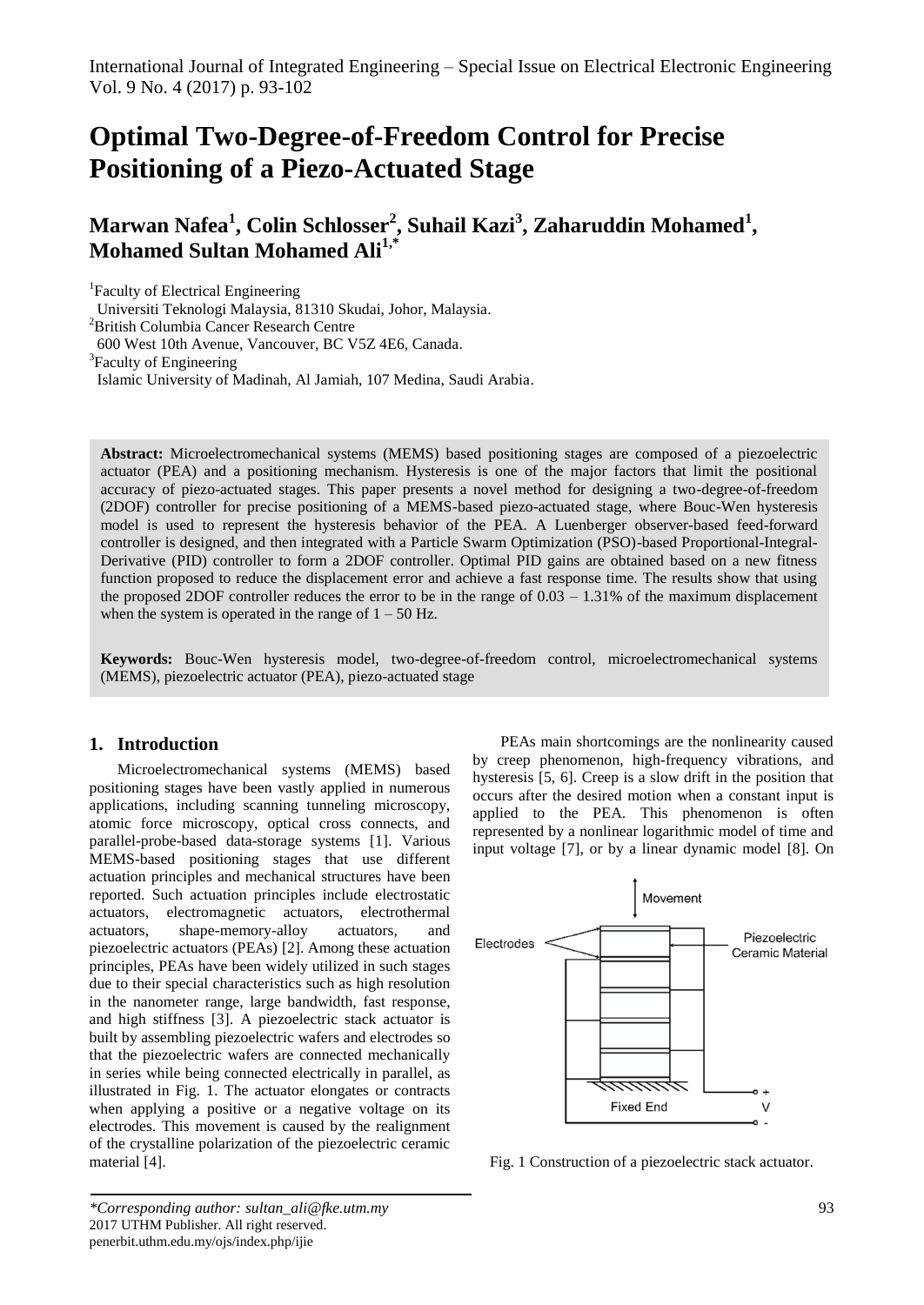the other hand, unwanted vibrations occur when a PEA is operated at frequencies close to its first resonant frequency. This limits the operating frequencies of the PEA to less than 1% to 10% of the first resonant frequency [\[8\]](#page-8-7). These vibrations are generally modelled and compensated based on the known dynamics of the PEA [\[9\]](#page-8-8). While the hysteresis causes serious non-linear effects on the motion of PEAs, the non-linear effects of creep and near-resonant vibrations are relatively small. The nonlinear effect between the applied voltage and generated displacement causes difficulties in controlling the displacement of the actuator. In order to address these difficulties, an accurate modeling of hysteresis behavior should be implemented before designing a controller for hysteresis compensation. Many models have been developed to this end. These models can be classified into physical models and mathematical models. Physical models are derived based on the mechanism of PEA hysteresis, and they are often complicated; whereas mathematical models can be classified into static models and dynamic models. Preisach model, Prandtl-Ishlinskii model, and the polynomial model are considered as static hysteresis models, while Bouc-Wen model, Duhem model, and Maxwell slip model are considered as dynamic hysteresis models [\[10\]](#page-8-9). Dynamic hysteresis models are reported to be more accurately represent the nonlinear hysteresis behavior of PEAs, and Bouc-Wen hysteresis model is considered as a simple model with least number of parameters. Furthermore, it is reported to provide a great ability to handle any functional nonlinearity and has a high ability to model nonsymmetrical hysteresis loops [\[11\]](#page-8-10). Despite the existence of such models, the tracking performance of PEAs still suffers from the effects of hysteresis.

Feedforward control can potentially enhance the output tracking performance in piezo-actuated systems. This can be done by utilizing feedforward inverse compensation, which inverts the mathematical model of the hysteresis to determine the hysteresis compensating input. Hysteresis inversion is suitable in low-frequency operations since creep in the actuator can be corrected using feedback control, and vibrations are negligible at low frequencies [\[8\]](#page-8-7). To overcome the complexity and inaccuracy that occur when applying the hysteresis inversion, especially when the system has asymmetric hysteresis loops behavior, a hysteresis observer is utilized to estimate the hysteresis effect [\[5\]](#page-8-4). However, modeling uncertainties and external disturbance usually exist in the system. Thus, a feedback controller is needed to enhance the robustness of the systems and to improve the tracking performance [\[12\]](#page-8-11). The use of integral controllers gives the advantage of providing high gain feedback at low frequencies, which overcomes creep and hysteresis effects in actuation. This makes traditional Proportional-Integral-Derivative (PID) feedback controllers suitable to control piezo-actuated stages [\[13\]](#page-8-12). Recently, research has gone into the automated tuning of the parameters of PID controllers, such as Particle Swarm Optimization (PSO), which finds the optimal solution for PID gains using a population of particles based on a designed fitness

function [\[14\]](#page-8-13). PSO is a derivation-free method that does not use too many parameters, which makes it easy to be implemented to solve various optimization problems. In addition, this method produces robust solutions that are highly sensitive towards the parameters and objective functions, while being less dependent on the initial values. Furthermore, due to the single-directional information of particles, where each particle remembers its past position, it has a good global searching ability and very quick convergence [\[15\]](#page-8-14).

Two-degree-of-freedom (2DOF) control methods that combine feedforward and feedback control can improve the tracking performance and reduce errors caused by nonlinearities, which makes this method sufficient when controlling PEAs in high-precision positioning applications. Such methods include the use of a Proportional-Integral (PI) feedback control associated with a feedforward compensating based on the hysteresis observer [\[5\]](#page-8-4), a combination of a model-based feedforward controller and a PID feedback controller [\[16\]](#page-8-15), and a 2DOF derivative/repetitive control [\[17\]](#page-8-16). Although these methods show promising results, the tracking error is still considerably large, especially when precise positioning system is required.

In this paper, a 2DOF control approach is designed and presented for precise positioning of piezo-actuated stages. This approach combines a feedforward controller based on Luenberger observer and a PSO-based PID feedback controller. Bouc-Wen hysteresis model is used to describe the hysteresis behavior of the PEA. A Luenberger observer is utilized to estimate the hysteresis nonlinearity, since this observer has an easy structure, and it is easy to implement. The parameters of the PID feedback controller are tuned based on a proposed PSO fitness function to achieve satisfactory time response specifications. The performance of the controller is evaluated in terms of time response specifications, error as compared to the desired response and capability in reducing the hysteresis effect.

# **2. Methodology**

# **2.1 Modeling The Piezo-Actuated Stage**

The model of the piezo-actuated stage presented in this section is shown in Fig. 2. The model is a moving stage driven by a piezoelectric stack actuator, where one end is fixed and the other is sliding horizontally. By



Fig. 2 Schematic diagram of the piezo-actuated stage.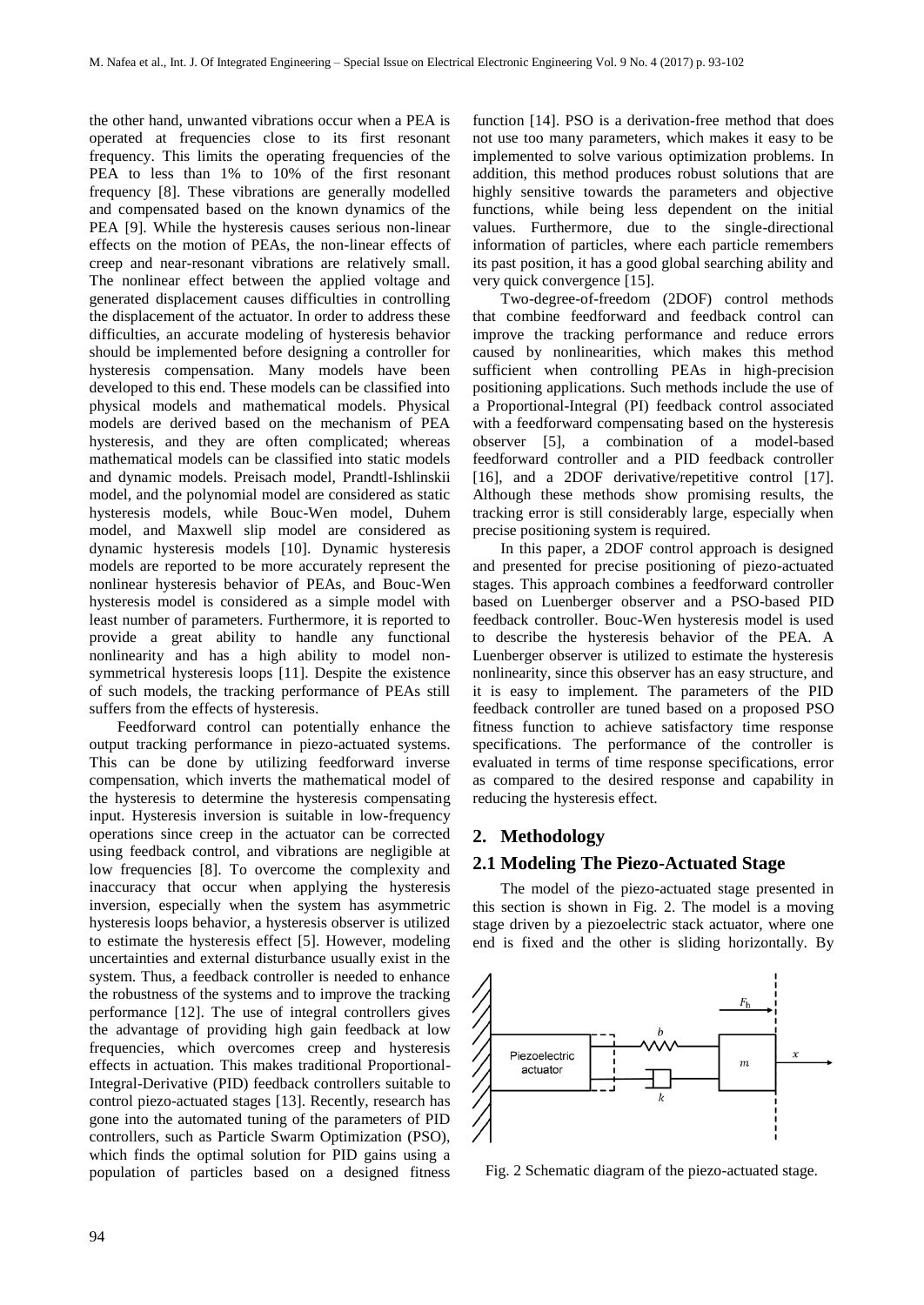assuming a high generated force by the piezoelectric stack actuator compared to the frictional force, the piezoelectric stack actuator is regarded as a force generator. The Bouc-Wen hysteresis model is utilized to model the hysteresis behavior of the piezoelectric stack actuator.

Using Newton Laws and considering the PEA as a mass-spring-damper system, Bouc-Wen hysteresis model of the piezo-actuated stage can be stated as follows:

$$
m\ddot{x} + b\dot{x} + kx = F_h = k(du - h) + F_{ext}
$$
 (1)

$$
\dot{h} = \alpha d\dot{u} - \beta |\dot{u}| h - \gamma \dot{u} |h| \tag{2}
$$

where  $x$  is the displacement of the PEA,  $h$  is the hysteresis nonlinear term, and  $\dot{x}$ ,  $\ddot{x}$  and  $\dot{h}$  are the derivatives of  $x$  and  $h$ , respectively.  $m, b$  and  $k$  are the mass, damper coefficient and stiffness factor of the whole positioning mechanism combined together, respectively.  $u$  is the applied voltage,  $F_h$  is the exciting force that generated by the piezoelectric ceramic,  $d$  is the piezoelectric material constant,  $F_{\text{ext}}$  is the external force applied by the load, while  $\alpha$ ,  $\beta$  and  $\gamma$  are parameters that control the shape and the amplitude of the hysteresis loop, where  $0 < \alpha < 1$  [\[18\]](#page-8-17). The differential equations of the system can be represented in state-space form as:

$$
\begin{bmatrix} \dot{x}_1 \\ \dot{x}_2 \\ \dot{x}_3 \end{bmatrix} = \begin{bmatrix} 0 & 1 & 0 \\ -\frac{k}{m} & -\frac{b}{m} & -\frac{k}{m} \end{bmatrix} \begin{bmatrix} x_1 \\ x_2 \\ x_3 \end{bmatrix} + \begin{bmatrix} 0 & 0 \\ \frac{kd}{m} & 0 \\ 0 & \alpha d \end{bmatrix} \begin{bmatrix} u_1 \\ u_2 \end{bmatrix} + \begin{bmatrix} u_2 \\ u_3 \end{bmatrix}
$$

$$
|u_2| \begin{bmatrix} 0 & 0 & 0 \\ 0 & 0 & 0 \\ 0 & 0 & -\beta \end{bmatrix} \begin{bmatrix} x_1 \\ x_2 \\ x_3 \end{bmatrix} + u_2 \begin{bmatrix} 0 & 0 & 0 \\ 0 & 0 & 0 \\ 0 & 0 & -\gamma \end{bmatrix} \begin{bmatrix} x_1 \\ x_2 \\ x_3 \end{bmatrix}
$$

$$
y = \begin{bmatrix} 1 & 0 & 0 \end{bmatrix} \begin{bmatrix} x_1 \\ x_2 \\ x_3 \end{bmatrix}
$$

$$
(4)
$$

where the states represent  $x_1 = x$ ,  $x_2 = \dot{x}_1 = \dot{x}$  and  $x_3 = h$ ; the input represent  $u_1 = u$  and  $u_2 = \dot{u}$ . Equations (3) and (4) can be represented in matrix form as:

$$
\dot{x} = Ax + Bu + |u_2|Gx + u_2H|x| \tag{5}
$$

$$
y = Cx \tag{6}
$$

## **2.2 Controller Design**

# **2.2.1 Luenberger Observer-Based Feedforward Controller Design**

Designing the feedforward controller for the piezoactuated system requires an observer to estimate the hysteresis state. Furthermore, the problem of the velocity measurement can also be solved using the hysteresis observer to estimate the velocity of the positioning system. This will offer the opportunity to omit the

velocity sensors, and thus reduce the cost and eliminate measurement noise [\[5\]](#page-8-4). A Luenberger observer [\[19\]](#page-8-18) is utilized to observe the hysteresis of the piezo-actuated system since this observer has an easy structure and it is easy to implement. A block diagram of the Luenberger observer-based feedforward controller for the piezoactuated system is shown in Fig. 3(a).

The Luenberger observer representation for this system is as follows:

$$
\dot{\hat{x}} = A\hat{x} + Bu + |u_2|G\hat{x} + u_2H|\hat{x}| + L(y - \hat{y}) \quad (7)
$$

$$
\hat{y} = C\hat{x} \tag{8}
$$

where  $\hat{x}$  is the estimated state vector,  $\hat{y}$  is the estimated output, and the observer gain,  $L$  should be chosen such that  $A - LC$  is stable [\[19\]](#page-8-18). The output of the Luenberger observer is then combined with the original reference signal,  $x_r$ , to form a feedforward controller to compensate the hysteresis nonlinearity.

### **2.2.2 2DOF Controller Design**

The 2DOF controller is designed by combining the feedforward controller with the feedback controller as shown in Fig. 3(b). In order to design the PID controller, the proportional gain,  $K_{P}$ , the integral gain,  $K_{I}$ , and the derivative gain,  $K_{\text{D}}$  are tuned to eliminate the overshoot and to minimize the rise time, settling time and steadystate error.

As the PEA is highly nonlinear, in this work, PID gains are tuned using the PSO algorithm [\[15\]](#page-8-14), which finds the optimal solution using a population of particles. Each position in a  $d$ -dimensional search space is a possible solution of the problem, and every particle is considered as a point in the search space, where  $x$  and  $v$  denote the position and the corresponding velocity of that particle, respectively. Thus, the *i*-th particle is represented as  $x_i$  =



Fig. 3 A block diagram of the proposed structure: (a) Luenberger observer-based feedforward controller (b); The 2DOF controller structure.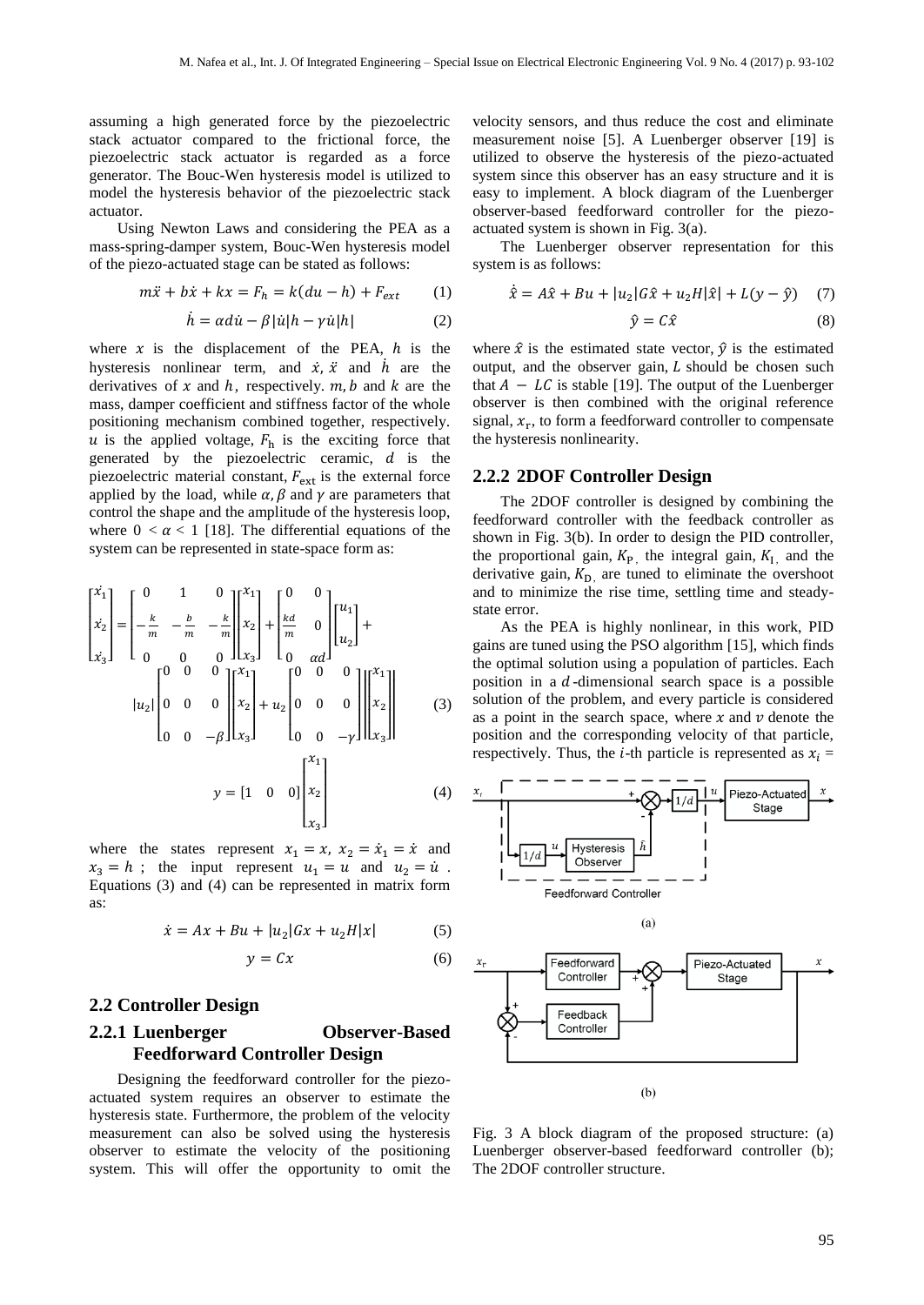$(x_{i,1}, x_{i,2}, ..., x_{i,d})$ , and the velocity of the particle *i* is represented as  $v_i = (v_{i,1}, v_{i,2}, ..., v_{i,d})$ . The best previous position that gives the best fitness value of the  $i$ -th particle is recorded and expressed as  $pbest_i = (pbest_{i,1},$ pbest<sub>i,2</sub>, ..., pbest<sub>i,d</sub>), while the index of the best particle of all particles in the population is donated by  $gbest_d$ . Then, the particles are manipulated according to the following equations [\[20\]](#page-8-19):

$$
v_{i,d}(t+1) = w \t v_{i,d}(t) + c_1 * r_1 * (pbest_{i,d}(t) - x_{i,d}(t)) + c_2 * r_2 * (gbest_d(t) - x_{i,d}(t))
$$
\n(9)

$$
x_{i,d}(t+1) = x_{i,d}(t) + v_{i,d}(t+1) \tag{10}
$$

where

| i                | 1, 2, , n                                         |
|------------------|---------------------------------------------------|
| d                | 1, 2, , m                                         |
| t                | index of iterations (generations);                |
| $\boldsymbol{n}$ | number of particles in a group;                   |
| m                | number of members in a particle (dimension of     |
|                  | the problem);                                     |
| $v_{i,d}(t)$     | velocity of a particle $i$ at iteration $t$ , and |
|                  | $v_d^{\min} \le v_{i,d} \le v_d^{\max};$          |
| w                | intertie weight factor;                           |
| $C_1, C_2$       | acceleration factor;                              |
| $r_1, r_2$       | random numbers in the range of $[0, 1]$ ;         |
| $x_{i,d}(t)$     | position of a particle $i$ at iteration $t$ , and |
|                  | $x_d^{\min} \leq x_{i,d} \leq x_d^{\max};$        |
|                  | $pbest_i$ phest of particle i;                    |
|                  | gbest gbest of the group.                         |
|                  |                                                   |

In the definitions above, the minimum and maximum values of velocity are restricted between two constraints,  $v_d^{\text{min}}$  and  $v_d^{\text{max}}$ , respectively. The parameter  $v_d^{\text{min}}$ specifies the resolution of search in the regions between the current position and the target position. Too high values of  $v_d^{\text{max}}$  might lead the particles to pass good solution. On the other hand, too small values of  $v_d^{\text{m}}$ might limit exploring new good solutions beyond locally good regions, or even trapped in local optima [\[21\]](#page-8-20). Thus, the value of  $v_d^{\text{max}}$  is often set to be 50% of the dynamic range of the variable on each dimension [\[20\]](#page-8-19). The parameters  $x_d^{\text{min}}$  and  $x_d^{\text{max}}$  are the minimum and maximum boundaries of the position of particles on each dimension. These parameters are set to be in the feasible range of solution of on each dimension. The constants  $c_1$ and  $c<sub>2</sub>$  are the cognitive acceleration factor and the social acceleration factor, respectively. These constants scale the influence of *phest* and *ghest* on the solution. Low values allow particles to explore new regions far from the target before being pulled back, while high values lead particles to move suddenly toward target regions. Thus, these constants are often set to be 2.0 to balance between local and global search, since its average makes the weights for cognitive and social parts equal to 1.0 [\[21\]](#page-8-20). Furthermore, to balance the trade-off between local and global exploration for different problems, the inertia weight w is usually decreased linearly from 0.9 to 0.4 during the run as follows [\[22\]](#page-9-0):

$$
\omega = \frac{\omega_{max} - \omega_{min}}{iter_{max}} \times iter \tag{11}
$$

where  $w_{\text{max}}$  and  $w_{\text{min}}$  are the maximum and the minimum values of the inertia weight, respectively,  $iter_{\text{max}}$  is the maximum number of iterations, and iter is the current number of iteration [\[20\]](#page-8-19).

By applying the PSO equations on the PID tuning problem, the position of the particles represents the gains of the PID controller, which means that  $d = 3$  and  $x =$  $[K_{\rm P}, K_{\rm I}, K_{\rm D}]$ . The solution of the PSO is based on the performance index, which is a quantitative measure to determine the performance of the designed PID controller. In this paper, a new fitness function is proposed to evaluate the performance of the PID controller in the time domain, including overshoot  $(M_{\rm p})$ , steady-state error  $(E_{ss})$ , rise time  $(t_r)$  and settling time  $(t<sub>s</sub>)$ . Thus, the fitness function, *F* is defined as follows:

$$
F = 10^{\delta} \cdot (M_P + E_{ss}) + 10^{-\delta} \cdot (t_r - t_s) \tag{12}
$$

where  $\delta$  is the weighting factor. The fitness function can be adjusted to meet the designer requirements using the value of  $\delta$ . Increasing the value of  $\delta$  has a positive effect on the overshoot and steady-state error while decreasing it has a positive effect on the rise time and settling time. Selecting the suitable value of  $\delta$  is based on the previous knowledge of the dynamic performance of the system. The proposed fitness function provides a tunable trade-off between the performance criteria in the time domain. The search steps of the proposed PSO-based PID controller are as follows:

- Step 1: Specify the lower and upper boundaries of the controller parameters, and initialize the particles with random positions, velocities, pbests and gbest.
- Step 2: Calculate the fitness function value of each particle in the population using Equation (12).
- Step 3: Compare fitness function value of each particle with its *pbest*. If the current value is smaller than *pbest*, then set *pbest* value to be equal to the current value, and the *phest* location to be equal to the current position in the *d*dimensional search space.
- Step 4: Compare fitness function value with the overall previous best. If the current value is smaller than  $gbest$ , then set  $gbest$  to the current value and position.
- Step 5: Modify the velocity  $(v)$  of each particle  $(t)$ according to Equation  $(9)$ , where w is calculated according to Equation (12).
- Step 6:  $(t+1) \le v_d^{\min}$ , then  $v_{i,d}(t+1) =$  $v_d^{\min}$ ; If  $v_{i,d}(t+1) \ge v_d^{\max}$ , then  $v_{i,d}(t)$  $1) = v_d^{\text{max}}.$
- Step 7: Modify the position  $(x)$  of each particle  $(t)$ according to Equation (10).
- Step 8:  $(t + 1) \le x_d^{\min}$ , then  $x_{i,d}(t + 1) = x_d^{\min}$ ; If  $x_{i,d}(t+1) \ge x_d^{\max}$ , then  $x_{i,d}(t+1) =$  $x_d^{\text{max}}$ .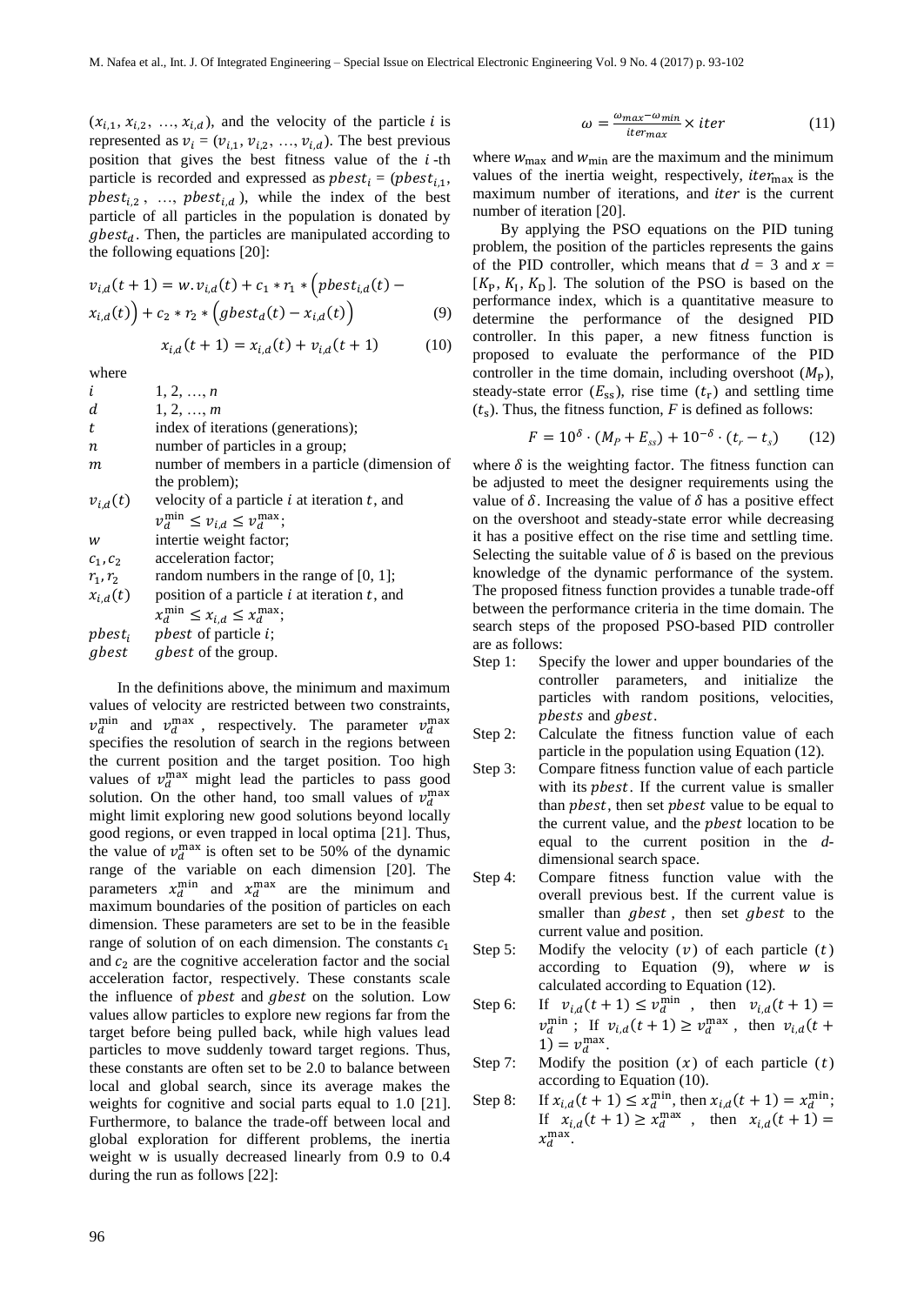- Step 9: If the number of iterations reaches the maximum then, go to *Step 10*. Otherwise, go to *Step 2*.
- Step 10: The particle that generates the latest *gbest* is the optimal controller parameter.

## **3. Results and Discussion**

# **3.1 Dynamic Behavior and Feedforward Control**

Studying the displacement of the piezo-actuated stage requires analyzing the dynamic behavior of the whole system under study. This is done by utilizing the Bouc-Wen hysteresis model that relates the displacement of the piezo-actuated system to the applied voltage using Equations (3) and (4). In this study, the values of the parameters of the system are taken from a previous work [\[23\]](#page-9-1), as given in Table 1.

A triangular input voltage with an amplitude of 80 V and a frequency of 1 Hz is used to test the performance of the open-loop system. The input voltage is multiplied by the piezoelectric material constant,  $d$ , to give the value of the corresponding reference displacement signal. A feedforward controller is then utilized to enhance the output tracking performance of the piezo-actuated system. Thus, a Luenberger observer-based feedforward controller structure, shown in Fig. 3(a), is utilized to track the reference trajectory applied in the open-loop system. Fig. 4(a) shows the open-loop and the feedforward control trajectory responses of the system as compared to the reference signal. It can be seen that open-loop the displacement evinces a distortion on both rising and falling slopes, which indicates a hysteretic nonlinear relationship between the input voltage and the displacement of the PEA [\[4\]](#page-8-3). In addition, Fig. 4(b) demonstrates the resultant error between the reference signal and both of the open-loop displacement and the feedforward control trajectory tracking responses. The results show that the error of the open-loop response varies in the range of -7.43 to 7.50 μm, where the negative sign refers to the direction of movement. Furthermore, it can be seen that the tracking error has been reduced to be in the range of -3.49 and 3.50 μm, when using the feedforward controller, indicating a reduction in the error by 53.31% as compared to the open-loop error. The resultant error in both cases is caused by hysteresis that occurs between the input voltage and the displacement. This phenomenon is demonstrated in Fig. 4(c), which shows the nonlinear hysteresis relationships between the input voltage and the displacement of both of the open-loop system and feedforward-controlled system. The hysteresis is caused by the crystalline polarization effect and molecular friction. The displacement generated by the piezoelectric actuator depends on the applied electric field and the piezoelectric material constant, which is related to the remnant polarization that is affected by the electric field applied on the piezoelectric material. The current value of the hysteresis curve depends on the previous value of the input voltage since the piezoelectric materials remain

Table 1 Values of the system parameters

| Parameter | Value                    | Parameter | Value  |
|-----------|--------------------------|-----------|--------|
| m         | $2.17 \text{ kg}$        | α         | 0.38   |
| h         | 4378.67 Ns/m             |           | 0.0335 |
| k         | $3\times10^5$ N/m        |           | 0.0295 |
|           | $9.013\times10^{-7}$ m/V | ext       | () N   |



Fig. 4 Open-loop and feedforward control results: (a) Trajectory responses compared with the reference signal; (b) Trajectory tracking errors; (c) Hysteresis relationships.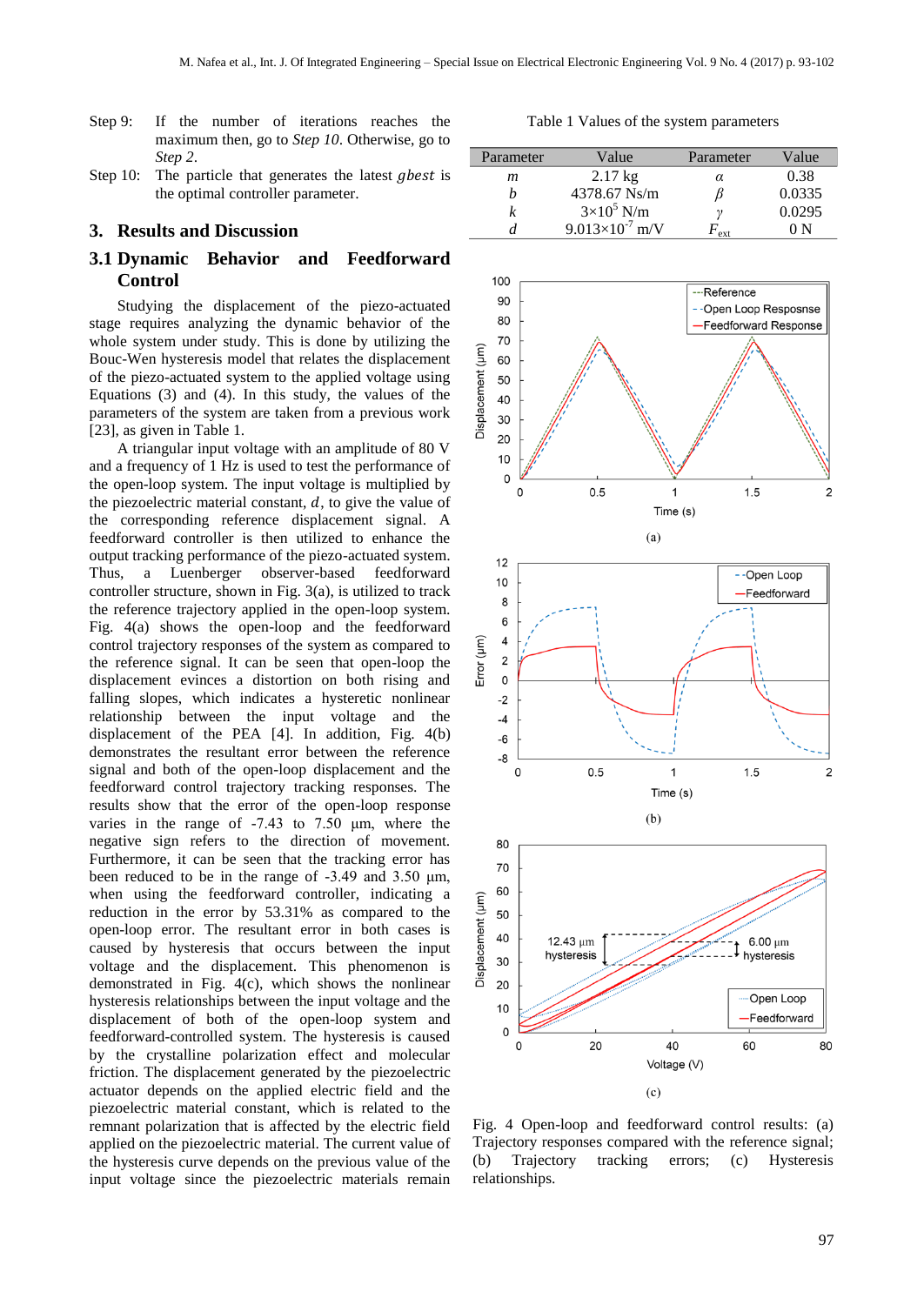| $\delta$     | $\boldsymbol{D}$ | $K_{\rm P}$ | $\mathbf{v}$ | $K_{\rm D}$ | $t_{\rm r}$ (ms) | $t_{s}$ (ms) | $M_{\rm P}(\%)$ | $E_{SS}$ (µm) |
|--------------|------------------|-------------|--------------|-------------|------------------|--------------|-----------------|---------------|
|              | 20               | 181.5200    | 38.3183      | 0.0526      | 0.7640           | 0.9930       | 0.0122          | 0.0197        |
|              | 30               | 188.4621    | 38.6425      | 0.0537      | 0.7480           | 0.9690       | 0.0195          | 0.0206        |
| ↑            | 20               | 189.7459    | 46.4110      | 0.0542      | 0.7500           | 0.9740       | 0.0114          | 0.0179        |
|              | 30               | 197.3215    | 47.8519      | 0.0560      | 0.7430           | 0.9680       | 0.0000          | 0.0182        |
| $\mathbf{z}$ | 20               | 196.9657    | 48.7367      | 0.0559      | 0.7430           | 0.9680       | 0.0047          | 0.0181        |
|              | 30               | 197.3495    | 47.7607      | 0.0560      | 0.7430           | 0.9680       | 0.0000          | 0.0182        |

Table 2 Comparison of the performance criteria in time domain

Table 3 Comparison of the convergence characteristics

| $4.1558\times10^{-5}$<br>$2.2696\times10^{-5}$<br>$1.9335\times10^{-5}$<br>$2.2223\times10^{-5}$<br>$5.4503\times10^{-6}$<br>20<br>$3.8815\times10^{-5}$<br>$1.6591\times10^{-5}$<br>$2.3352\times10^{-5}$<br>$2.2223\times10^{-5}$<br>$3.5506\times10^{-6}$<br>30<br>$8.8984\times10^{-6}$<br>$4.8604\times10^{-6}$<br>$4.3405\times10^{-6}$<br>$4.0380\times10^{-6}$<br>$1.0525\times10^{-6}$<br>20<br>↑<br>∠<br>$6.1992\times10^{-7}$<br>$4.1000\times10^{-6}$<br>$4.2123\times10^{-6}$<br>$1.5614\times10^{-8}$<br>$4.0380\times10^{-6}$<br>30<br>$2.6390\times10^{-6}$<br>$2.0809\times10^{-5}$<br>$1.8393\times10^{-5}$<br>$1.8170\times10^{-5}$<br>$5.9274\times10^{-7}$<br>20<br>3<br>$2.2361\times10^{-5}$<br>$4.1911\times10^{-6}$<br>$1.9848\times10^{-5}$<br>$9.1281\times10^{-7}$<br>$1.8170\times10^{-5}$<br>30 | P | <i>Min.</i> (Best) | <i>Max.</i> (Worst) | $\Delta E$ (max-min) | Average | <i>SD</i> |
|-------------------------------------------------------------------------------------------------------------------------------------------------------------------------------------------------------------------------------------------------------------------------------------------------------------------------------------------------------------------------------------------------------------------------------------------------------------------------------------------------------------------------------------------------------------------------------------------------------------------------------------------------------------------------------------------------------------------------------------------------------------------------------------------------------------------------------|---|--------------------|---------------------|----------------------|---------|-----------|
|                                                                                                                                                                                                                                                                                                                                                                                                                                                                                                                                                                                                                                                                                                                                                                                                                               |   |                    |                     |                      |         |           |
|                                                                                                                                                                                                                                                                                                                                                                                                                                                                                                                                                                                                                                                                                                                                                                                                                               |   |                    |                     |                      |         |           |
|                                                                                                                                                                                                                                                                                                                                                                                                                                                                                                                                                                                                                                                                                                                                                                                                                               |   |                    |                     |                      |         |           |
|                                                                                                                                                                                                                                                                                                                                                                                                                                                                                                                                                                                                                                                                                                                                                                                                                               |   |                    |                     |                      |         |           |
|                                                                                                                                                                                                                                                                                                                                                                                                                                                                                                                                                                                                                                                                                                                                                                                                                               |   |                    |                     |                      |         |           |
|                                                                                                                                                                                                                                                                                                                                                                                                                                                                                                                                                                                                                                                                                                                                                                                                                               |   |                    |                     |                      |         |           |

magnetized after the external magnetic field is removed. As indicated in Fig. 4(c), the initial ascending displacement curves start from the origin, but they do not return to the origin even if the applied voltage is back to zero. This is caused by the polarization and elongation that occurs in the piezoelectric material under positive voltages, which cannot be completely retrieved even if the input voltage returns to zero [\[4\]](#page-8-3). The figure demonstrates that the hysteresis value at 50% of the voltage swing (40 V) has decreased from 13.43 to 6.00 μm, indicating a reduction in the hysteresis by 51.73% when using the feedforward controller. However, this response lacks the robustness and it is sensitive to the parameters uncertainties and modeling errors. These drawbacks can be eliminated using feedback control combined with feedforward to form a 2DOF control structure since pure feedback control is not suitable for high-speed tracking control [\[16,](#page-8-15) [24\]](#page-9-2).

# **3.2 2DOF Tracking Control**

In order to achieve a highly precise positioning while actuating the piezo-actuated stage, a 2DOF control structure that can improve the tracking performance and reduce errors caused by nonlinearities is utilized. The 2DOF control structure consists of the Luenberger observer-based feedforward controller and a PSO-based PID feedback controller, as illustrated in Fig. 3(b).

The fitness function in Equation (12) is used to tune the gains of the PSO-based PID feedback controller while it is integrated with the Luenberger-observer-based feedforward controller. The minimum and maximum boundaries of the three parameters of the PID controller are selected to be in the feasible range of the solution, where  $K_{\rm P}$ ,  $K_{\rm I}$  and  $K_{\rm D}$  are set in the ranges of  $0 - 300$ ,  $0 -$ 80, and  $0 - 2$ , respectively. The PSO parameters that are used to tune the PID controller are set to be as discussed in Section 3.2, where the number of generations is 300 (the members of each particle are  $K_{P}$ ,  $K_{I}$  and  $K_{D}$ ) and the limit of change in velocity of each particle is as follows:

$$
v_d^{\text{max}} = x_d^{\text{max}} / 2 \tag{13}
$$

The performance of the 2DOF controller is implemented in MATLAB/Simulink using a 4th-order Runge-Kutta method with the fixed step size of 0.0001 s. A step input with an amplitude of 80 V is used to test the time domain performance criteria (rise time, settling time, overshoot and steady-state error), while six simulation examples are carried out to evaluate the performance of the 2DOF controller based on those criteria. Each two examples are set to have the same value of the weighting factor  $\delta$  while having different population sizes (P). In the first two examples,  $\delta$  is set to be 1 to neutralize between the overshoot and steady-state error on one side, and the rise time and settling time on the other, as described earlier in Equation (12). Then, the value of  $\delta$  is increased to observe its effect on the tuning process. The population size is set to be 20 or 30 in the simulation examples to observe its effect on the accuracy and speed of the searching process. The values of the population size are selected based on previous experience. Additionally, 20 trials of each simulation example are performed with different random numbers to study the variation of their evaluation values. The simulation results of these examples are summarized in Table 2.

As indicated in Table 2, the fourth simulation example with a weighting factor  $\delta$  of 2, and a population size of 30 gives the fastest time response and the lowest overshoot and steady-state error, which make it the best solution. In addition, Table 3 presents a comparison between the evaluation values of each example and provides an observation of the variation between those evaluation values. It is clear that the fourth simulation example has the least difference between its minimum and maximum evaluation value, and has the lowest variation from its average (lowest standard deviation  $(SD)$ ).

Further observations of the values of the PID gains in each generation (iteration) of the fourth example show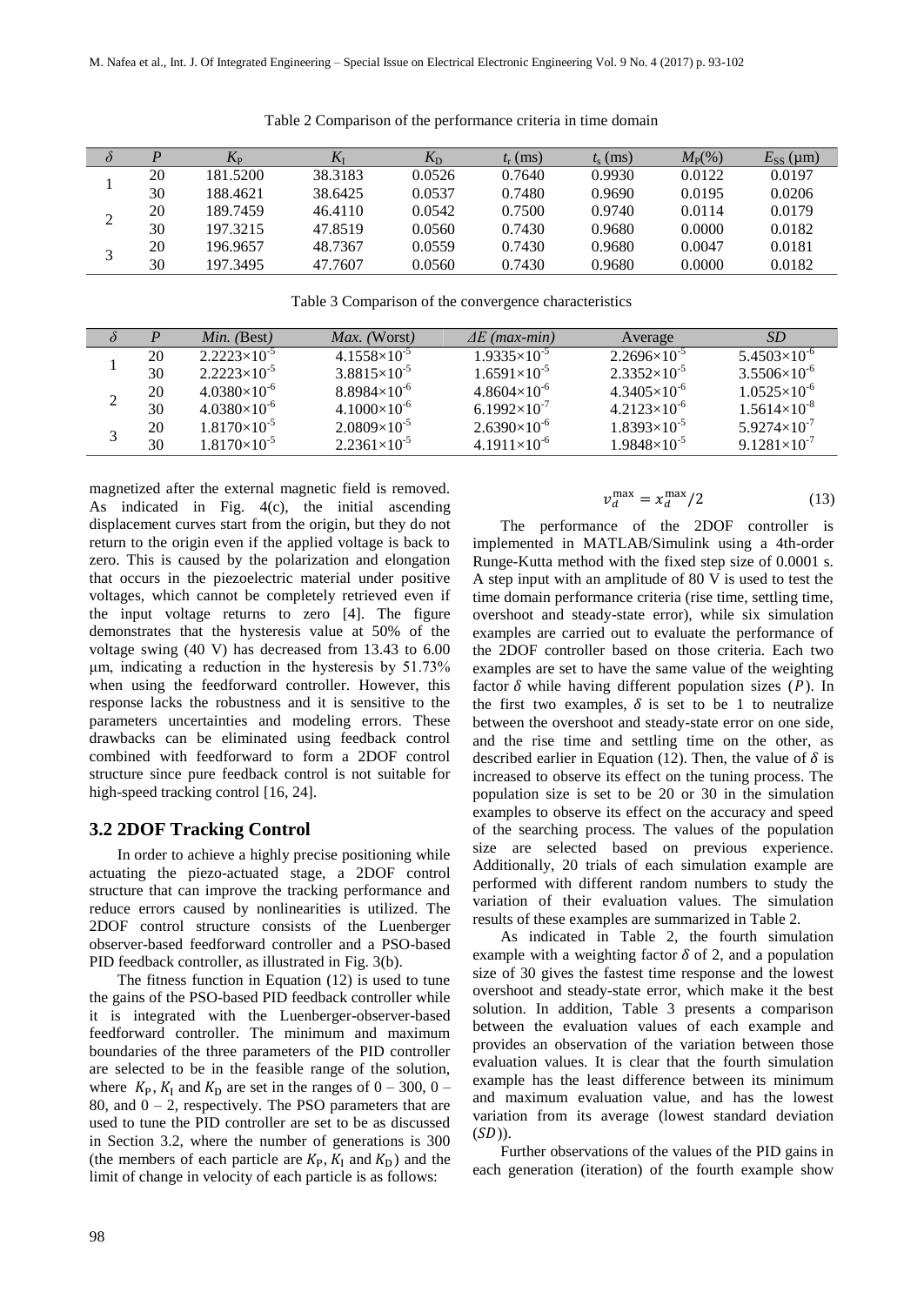

Fig. 5 PSO-based PID tuning results: (a) Convergence tendency of the optimal controller gains ( $\delta = 2$ , population size  $= 30$ ; (b) Convergence tendency of the of the evaluation value ( $\delta = 2$ , population size = 30); (c) Fluctuation of the evaluation value (20 trials).

that those gains do not require many iterations to converge to their best solution, as shown in Fig. 5(a).

Thus, the minimum possible evaluation value could be achieved as fast as those gains reach to their best solution. This can be seen clearly in Fig. 5(b), which shows convergence tendency of the fourth simulation example. Observing Fig. 5(a and b), indicates that evaluation value starts to converge to its minimum value at the fifth iteration, which is the same iteration that the gains of the PID controller start to converge to their final

values as well. As stated in Table 3, the fourth simulation example has the lowest standard deviation from its evaluation value, which makes it fluctuate in a small range when repeating the simulation for 20 trials to observe the repeatability of the solution. Fig. 5(c) presents the fluctuation manner of the fourth example when repeating the simulation for 20 trials, where the difference between the best (lowest) and the worst (highest) evaluation values is around  $6.1992 \times 10^{-7}$ . This indicates that this simulation example has the best repeatability characteristics among the other examples. Thus, the best value of the weighting factor for the piezoactuated system is 2, and the best gains for the PSO-based PID controller are those stated in the fourth example in Table 3.

The performance of the 2DOF controller when using the proposed fitness function is compared with the performance of the controller when using Integral Absolute Error  $(IAE)$  and Integral Time Squared Error  $(TTSE)$  as fitness functions. The results of such comparison are demonstrated in Fig. 6(a). It is clear that the proposed fitness function produces the best tracking control with a fast time response and zero overshoot.

The proposed fitness function is utilized to track the same triangular input voltage with the amplitude of 80 V and a frequency of 1 Hz, as in 2DOF tracking control. The 2DOF trajectory tracking control response is illustrated in Fig. 6(b), which shows that the displacement is almost relatively to the reference signal, with a considerably small error. The tracking error signal of the 2DOF controller is shown in Fig. 6(c). By comparing Fig. 6(c) and Fig. 4(b), it can be indicated that the error is significantly reduced to be in the range of -0.022 to 0.026 μm (0.030% of the maximum displacement) when the 2DOF controller was applied. This shows that the tracking performance is improved by 99.64%, as compared to the open-loop system. The hysteresis relationship between the input voltage and the displacement is demonstrated in Fig. 6(d), which shows that the relationship between the voltage and the displacement has become linear as the error is minimized.

To further investigate the performance of the proposed controller, the frequency  $(f)$  of the input signal is varied in the range of  $1 - 50$  Hz in several trials, while maintaining the same amplitude of 80 V. The performance is measured in terms of the maximum error  $(e_{\text{max}})$  and the root-mean-square error (*RMSE*), as summarized in Table 4. It can be seen that  $e_{\text{max}}$  and RMSE are increasing according to the driving frequency. However, the proposed controller was able to limit  $e_{\text{max}}$ and  $RMSE$  within 0.942 and 0.551  $\mu$ m, respectively. Furthermore, the proposed controller shows better tracking performance when compared with previously reported control methods that use feedforward inverse hysteresis compensator along with different types of feedback controllers [\[3,](#page-8-2) [25-27\]](#page-9-3).

Table 5 presents a comparison between these previously reported methods and the proposed controller in terms of the driving frequency, displacement range  $(\Delta y)$ , maximum error, and the percentage error  $(e_p)$ . The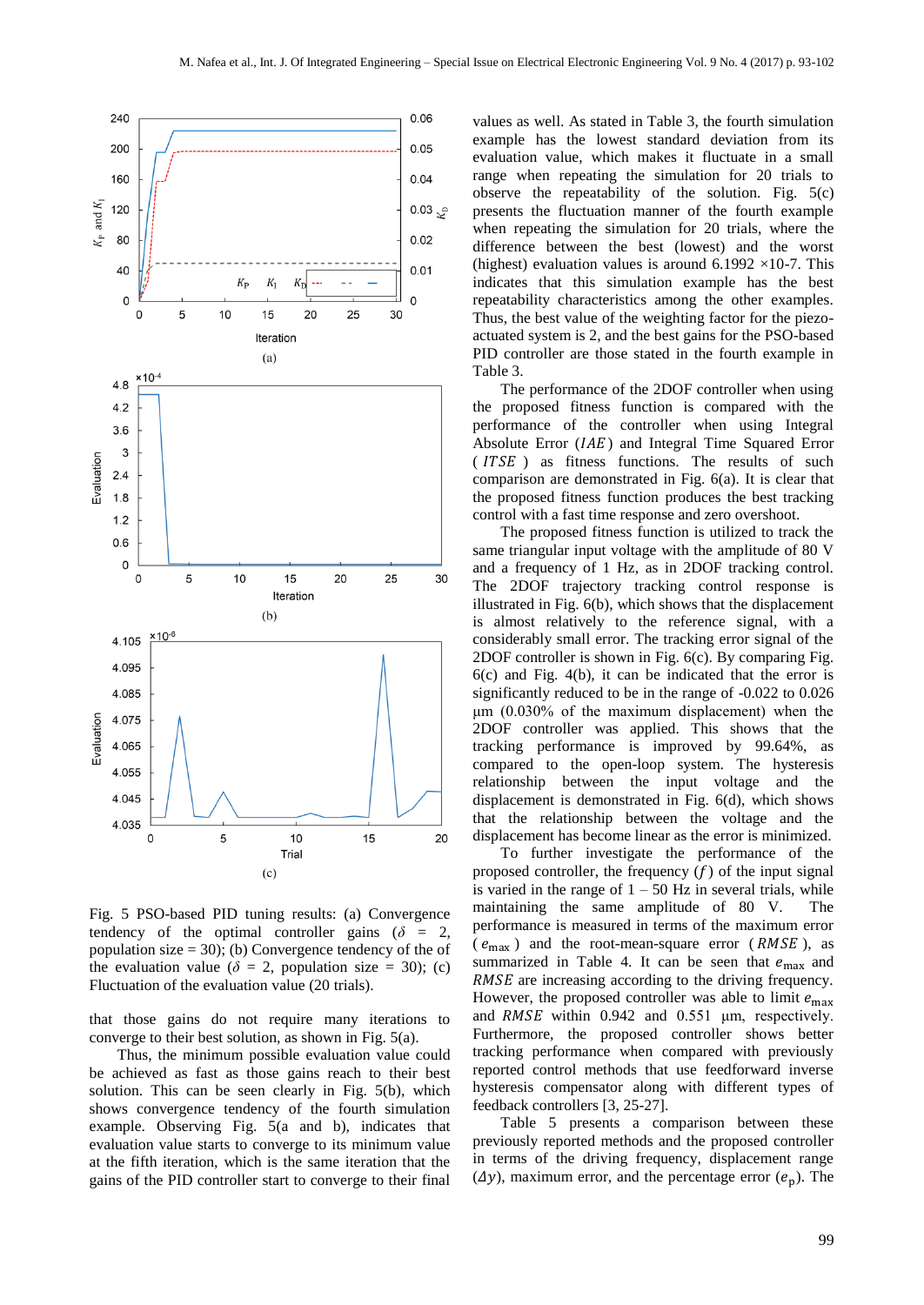

Fig. 6 2DOF control results: (a) trajectory tracking (step input); (b) Trajectory tracking with close-up view (triangular input); (c) Tracking error; (d) Hysteresis relationship.

Table 4 Tracking performance of the proposed controller with different frequencies

| (Hz) | $e_{\text{max}}$ (µm) | $RMSE$ (um) |
|------|-----------------------|-------------|
|      | 0.022                 | 0.020       |
| 10   | 0.158                 | 0.107       |
| 20   | 0.340                 | 0.216       |
| 30   | 0.529                 | 0.328       |
| 40   | 0.718                 | 0.439       |
| 50   | 0.942                 | 0.551       |

Table 5 Tracking performance of the proposed controller compared with previously reported control methods

| Reference<br>of method | f(Hz)    | $\Delta y$<br>$(\mu m)$ | $e_{\text{max}}$ (µm) | $e_{\rm p}$ (%) |
|------------------------|----------|-------------------------|-----------------------|-----------------|
| [25]                   | $0.2$ Hz | 40                      | 0.5                   | 1.250           |
| $[26]$                 | $0.2$ Hz | 40                      | 0.11                  | 0.275           |
| $\lceil 3 \rceil$      | $1$ Hz   | 34                      | 0.612                 | 1.80            |
| [27]                   | $1-5$ Hz | 30                      | 0.05                  | 0.167           |
| Proposed               | $1 - 50$ | 72.02                   | $0.022 -$             | $0.03 -$        |
| method                 | Hz       |                         | 0.942                 | 1.31            |

table shows that the proposed control method is superior

to the previously reported methods in term of the maximum displacement error while achieving a higher displacement range. This results in a lower percentage error, even when the system under study is operated at higher frequencies compared to the other systems. This proves the effectiveness of the designed 2DOF controller, which makes the system suitable to be used in highprecision positioning applications.

## **4. CONCLUSION**

This paper has presented a novel design method for designing a 2DOF controller for precise positioning of a MEMS-based piezo-actuated stage. The piezo-actuated stage was modelled based on the Bouc-Wen hysteresis model. A 2DOF control approach of a piezo-actuated stage was designed for positioning control of the piezoactuated stage. A Luenberger observer-based feedforward controller was designed and then combined with a PSObased PID controller to form a 2DOF controller. Optimal PID gains were then obtained using a new fitness function proposed to reduce the displacement error and achieve a fast response time. The results showed that using the proposed 2DOF controller has reduced the hysteresis effect significantly, where the maximum error was minimized to 0.022 μm, which is about 0.030% of the maximum displacement (72.02 μm), while achieving a rise time and a settling time of 0.743 and 0.968 ms,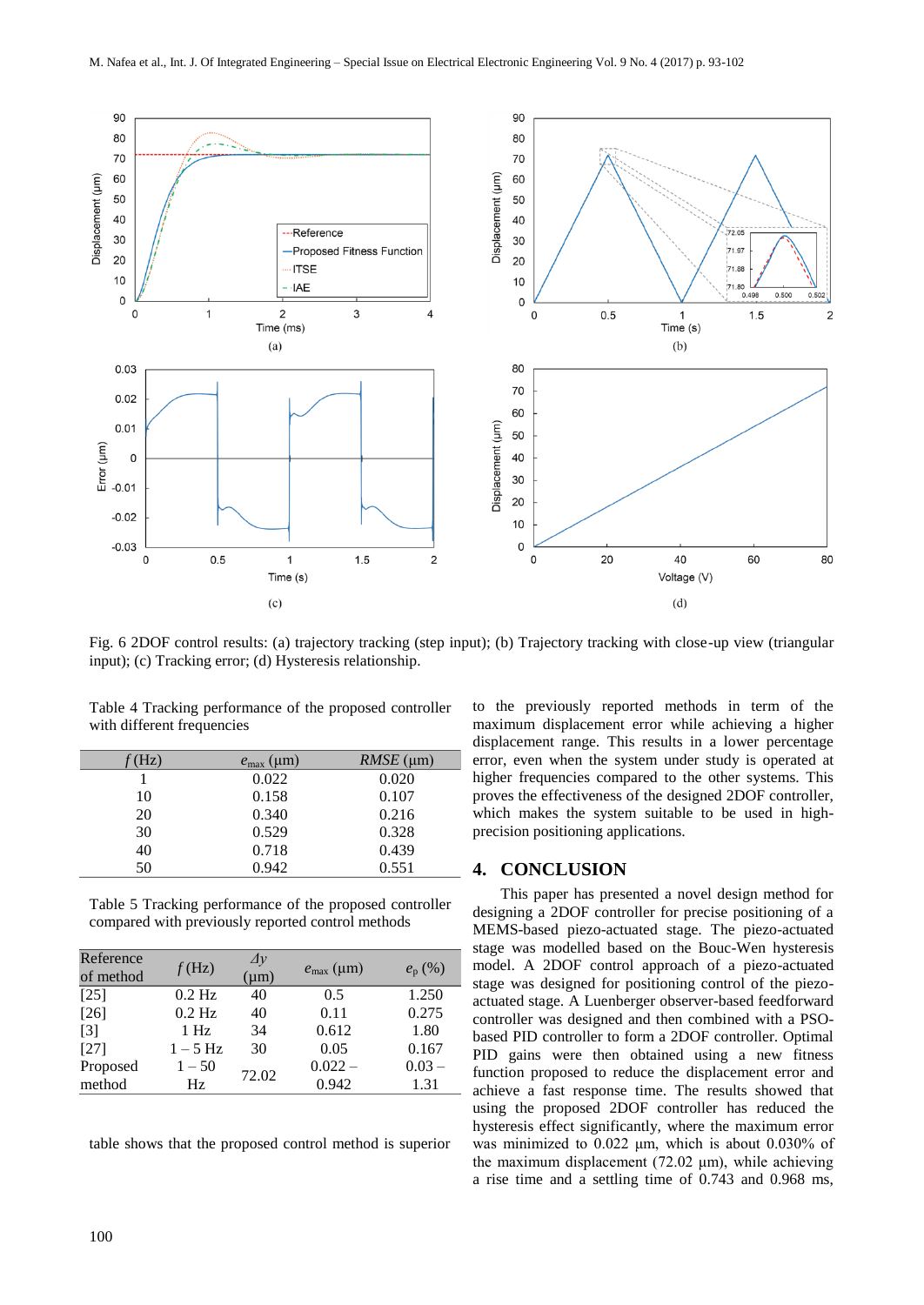respectively. Additionally, the performance of the proposed controller was investigated in a frequency range of 1 – 50 Hz. The proposed controller was able to maintain a lower percentage error compared to previously reported control methods. Further improvement of this work can be done in the future using other optimization methods to tune the PID controller, such as radial basis function method [\[28\]](#page-9-4) or metamodeling technique [\[29\]](#page-9-5).

### **Acknowledgement**

This work was supported by E-Science Fund (vote number-4S088) from Ministry of Science and Technology Malaysia and Innovation (MOSTI); and Fundamental Research Grant Scheme (vote number-4F646). Marwan Nafea acknowledges the financial support from the Malaysian Technical Cooperation Programme (MTCP).

## **References**

- <span id="page-8-0"></span>[1] Yong-Sik, K., Jae-Myung, Y., Seung Ho, Y., Young-Man, C., Nicholas, G. D., and Satyandra, K. G. Design, fabrication and testing of a serial kinematic MEMS XY stage for multifinger manipulation. *Journal of Micromechanics and Microengineering.* Volume 22, (2012), p. 085029.
- <span id="page-8-1"></span>[2] Jingyan, D., Deepkishore, M., and Placid, M. F. Design, fabrication and testing of a silicon-oninsulator (SOI) MEMS parallel kinematics XY stage. *Journal of Micromechanics and Microengineering.* Volume 17, (2007), pp. 1154–1161.
- <span id="page-8-2"></span>[3] Zhenyan, W., Zhen, Z., and Jianqin, M. Precision tracking control of piezoelectric actuator based on bouc-wen hysteresis compensator. *Electronics letters.* Volume 48, (2012), pp. 1459-1460.
- <span id="page-8-3"></span>[4] Peng, J. and Chen, X. Novel models for onesided hysteresis of piezoelectric actuators. *Mechatronics.* Volume 22, (2012), pp. 757-765.
- <span id="page-8-4"></span>[5] Lin, C.-J. and Yang, S.-R. Precise positioning of piezo-actuated stages using hysteresis-observer based control. *Mechatronics.* Volume 16, (2006), pp. 417-426.
- <span id="page-8-5"></span>[6] Yeh, T. J., Ruo-Feng, H., and Shin-Wen, L. An integrated physical model that characterizes creep and hysteresis in piezoelectric actuators. *Simulation Modelling Practice and Theory.*  Volume 16, (2008), pp. 93-110.
- <span id="page-8-6"></span>[7] Zhao, X., Zhang, C., Liu, H., Zhang, G., and Li, K. Analysis of Hysteresis-Free Creep of the Stack Piezoelectric Actuator. *Mathematical Problems in Engineering.* Volume 2013, (2013), p. 10.
- <span id="page-8-7"></span>[8] Croft, D., Shed, G., and Devasia, S. Creep, hysteresis, and vibration compensation for piezoactuators: Atomic force microscopy application. *Journal of Dynamic Systems,*

*Measurement, and Control.* Volume 123, (2001), pp. 35-43.

- <span id="page-8-8"></span>[9] Habibullah, H., Pota, H., Petersen, I. R., and Rana, M. Creep, Hysteresis, and Cross-Coupling Reduction in the High-Precision Positioning of the Piezoelectric Scanner Stage of an Atomic Force Microscope. *IEEE transactions on nanotechnology.* Volume 12, (2013), pp. 1125- 1134.
- <span id="page-8-9"></span>[10] Gu, G. Y., Zhu, L. M., Su, C. Y., Ding, H., and Fatikow, S. Modeling and Control of Piezo-Actuated Nanopositioning Stages: A Survey. *IEEE Transactions on Automation Science and Engineering.* Volume 13, (2016), pp. 313-332.
- <span id="page-8-10"></span>[11] Zhu, W. and Wang, D.-h. Non-symmetrical Bouc–Wen model for piezoelectric ceramic actuators. *Sensors and Actuators A: Physical.*  Volume 181, (2012), pp. 51-60.
- <span id="page-8-11"></span>[12] Qingsong, X. Enhanced discrete-time sliding mode strategy with application to piezoelectric actuator control. *IET Control Theory & Applications.* Volume 7, (2013), pp. 2153-2163.
- <span id="page-8-12"></span>[13] Devasia, S., Eleftheriou, E., and Moheimani, S. R. A survey of control issues in nanopositioning. *IEEE Transactions on Control Systems Technology.* Volume 15, (2007), pp. 802-823.
- <span id="page-8-13"></span>[14] Kennedy, J. and Eberhart, R. Particle swarm optimization. *Proceedings of the IEEE International Conference on Neural Networks*. Volume 4, (1995), pp. 1942-1948.
- <span id="page-8-14"></span>[15] Chiou, J.-S., Tsai, S.-H., and Liu, M.-T. A PSObased adaptive fuzzy PID-controllers. *Simulation Modelling Practice and Theory.* Volume 26, (2012), pp. 49-59.
- <span id="page-8-15"></span>[16] Gu, G. and Zhu, L. High-speed tracking control of piezoelectric actuators using an ellipse-based hysteresis model. *Review of Scientific Instruments.* Volume 81, (2010), p. 085104.
- <span id="page-8-16"></span>[17] Lin, C.-Y. and Chang, C.-M. Hybrid proportional derivative/repetitive control for active vibration control of smart piezoelectric structures. *Journal of Vibration and Control.*  Volume 19, (2013), pp. 992-1003.
- <span id="page-8-17"></span>[18] Xie, H., Liu, Z., Yang, J., Sheng, Z., and Xu, Z. Modelling of magnetorheological damper for intelligent bionic leg and simulation of knee joint movement control. *International Journal of Simulation Modelling.* Volume 15, (2016), pp. 144-156.
- <span id="page-8-18"></span>[19] Luenberger, D. An introduction to observers. *IEEE Transactions on Automatic Control.*  Volume 16, (1971), pp. 596-602.
- <span id="page-8-19"></span>[20] Gaing, Z.-L. A particle swarm optimization approach for optimum design of PID controller in AVR system. *IEEE Transactions on Energy Conversion.* Volume 19, (2004), pp. 384-391.
- <span id="page-8-20"></span>[21] Eberhart, R. C. and Yuhui, S. Particle swarm optimization: developments, applications and resources. *Proceedings of the 2001 Congress on*